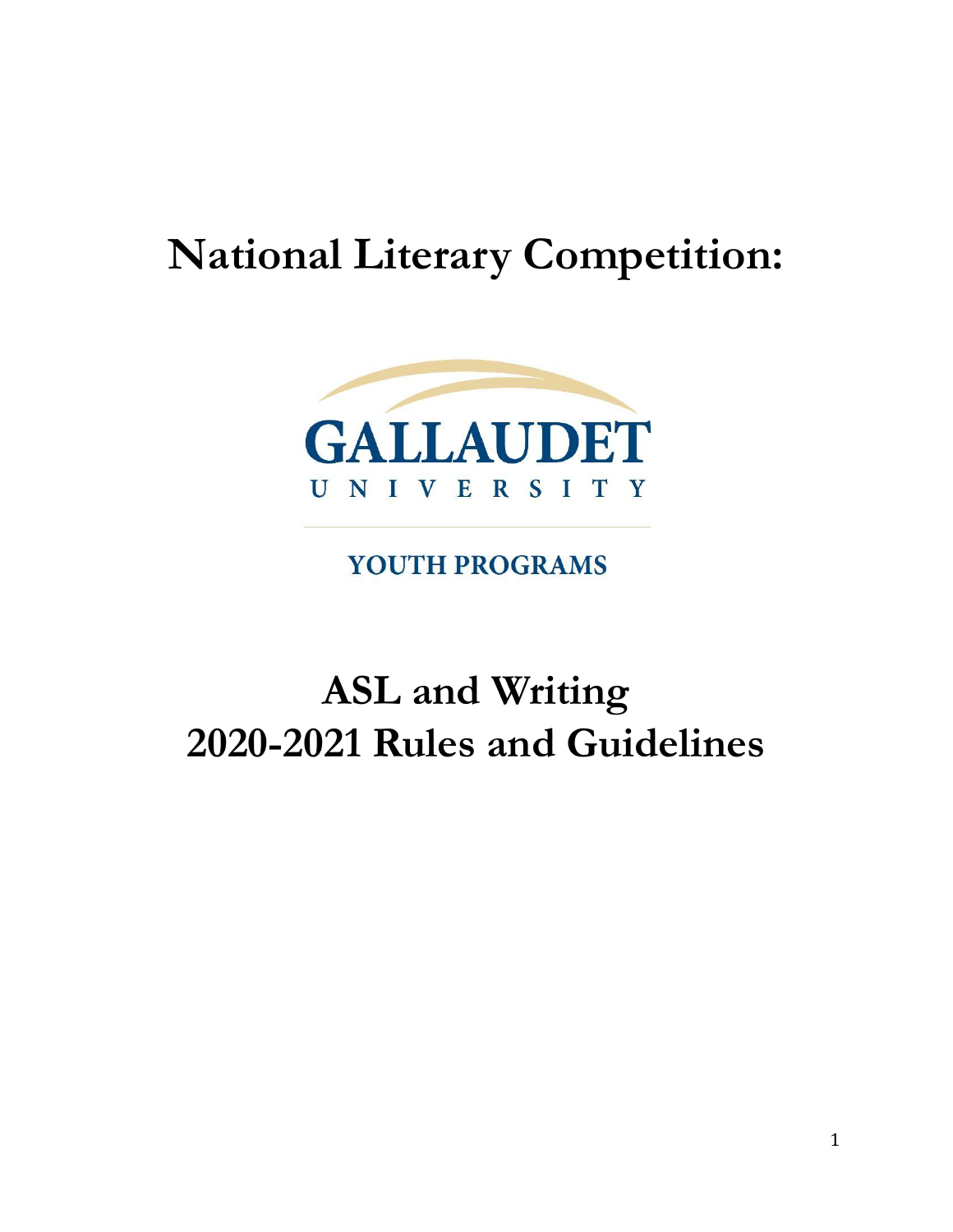# **Rules and Guidelines for the 2020-2021 National Literary Competition for Deaf and Hard of Hearing Students**

## **TABLE OF CONTENTS**

| <b>Section</b>                           | Page                    |
|------------------------------------------|-------------------------|
| 1. Introduction                          | $\mathbf{3}$            |
| 2. Objectives                            | $\overline{\mathbf{4}}$ |
| 3. Eligibility                           | $\overline{\mathbf{4}}$ |
| 4. Divisions & Categories                | 5                       |
| <b>5. ASL Rules &amp; Guidelines</b>     | 5                       |
| <b>6. Writing Rules &amp; Guidelines</b> | 10                      |
| 7. Deadlines & Registration              | 15                      |
| 8. Prizes & Awards                       | 15                      |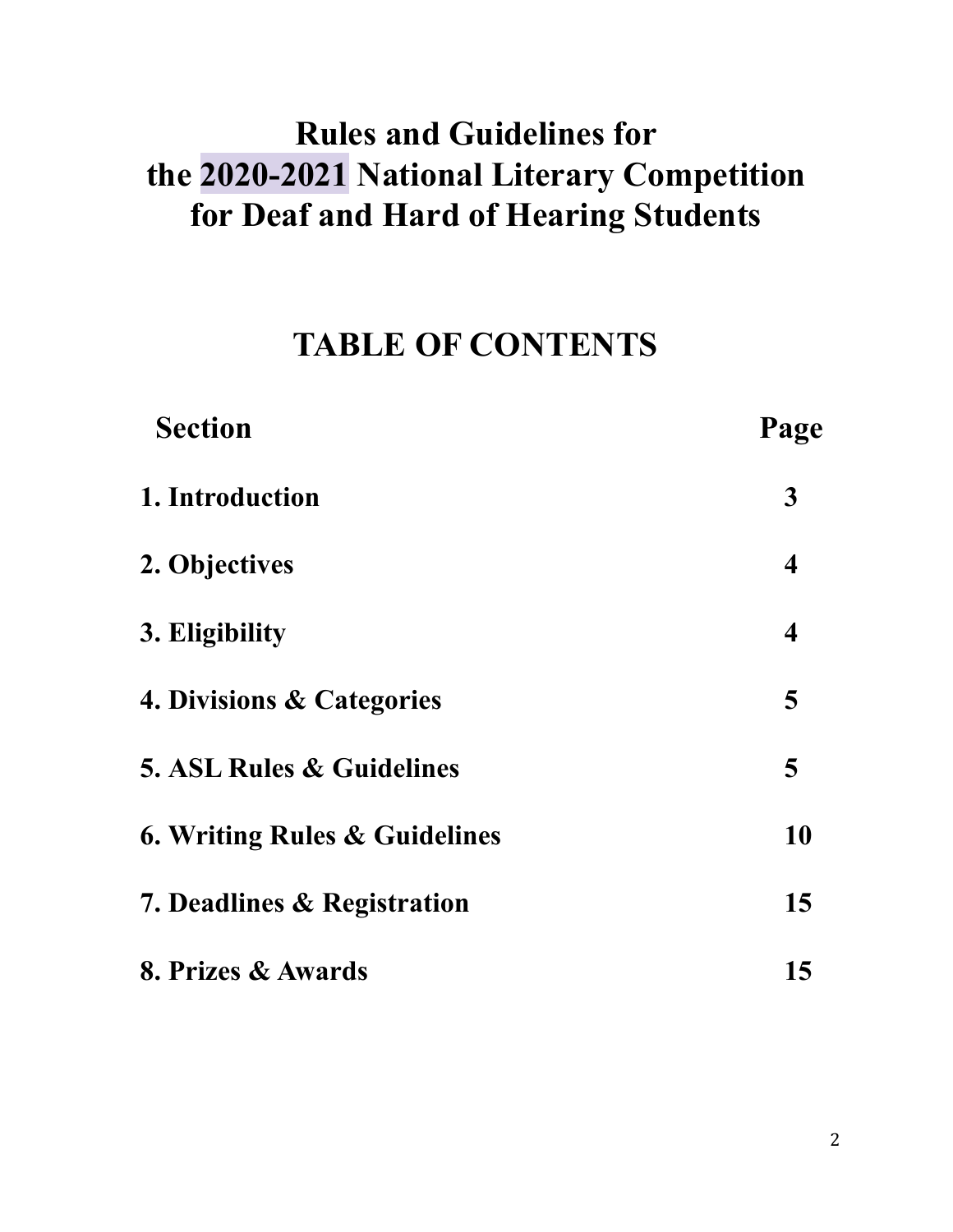#### **FOREWORD**

This year's National Literary Competition themes will honor the pertinent political movement that has taken our country by storm these past few months. You will find that all of our ASL and Writing themes for the 2020-2021 competition year are rooted in social justice with a particular focus on the Black Lives Matter movement.

#### **1. INTRODUCTION**

This Rules and Guidelines booklet is written to govern the Gallaudet University National Literary Competition: ASL and Writing for Deaf and Hard of Hearing students.

This is the sixth year that Gallaudet University's Youth Programs is hosting the National Literary Competition (NLC). In the past, Gallaudet hosted the annual Gallaudet National Essay, Art, and ASL competition for a number of years until it ended in 2010. The submissions for the NLC will be done entirely through YouTube for ASL and Google Drive links for Writing. All entries will be reviewed by a panel of judges consisting of Youth Programs staff and members of the Gallaudet community including students, staff, and faculty members.

Winners and honorable mentions will be posted on the social media pages and website of Gallaudet University's Youth Programs. **One Grand Prize winner** from the ASL competition and **another Grand Prize winner** from the Writing competition will have the option of choosing from three prizes: an all-expense-paid trip to Gallaudet and Washington, D.C.; free registration and transportation for Gallaudet's Summer Youth Camps; or a \$1000 scholarship to Gallaudet.

We are thrilled to announce the Wawa's World LOUD Challenge (hereafter referred to as the LOUD Challenge). The LOUD Challenge is a special addition to the National Literary Competition for the 2020-2021 academic year only. Students will be challenged to develop their own lyrics in either written form or through ASL to Wawa's World's song entitled "LOUD!". Gallaudet University Youth Programs will purchase a copy of Wawa's World's song, "LOUD!" and gift it to each student who signs up for the LOUD challenge.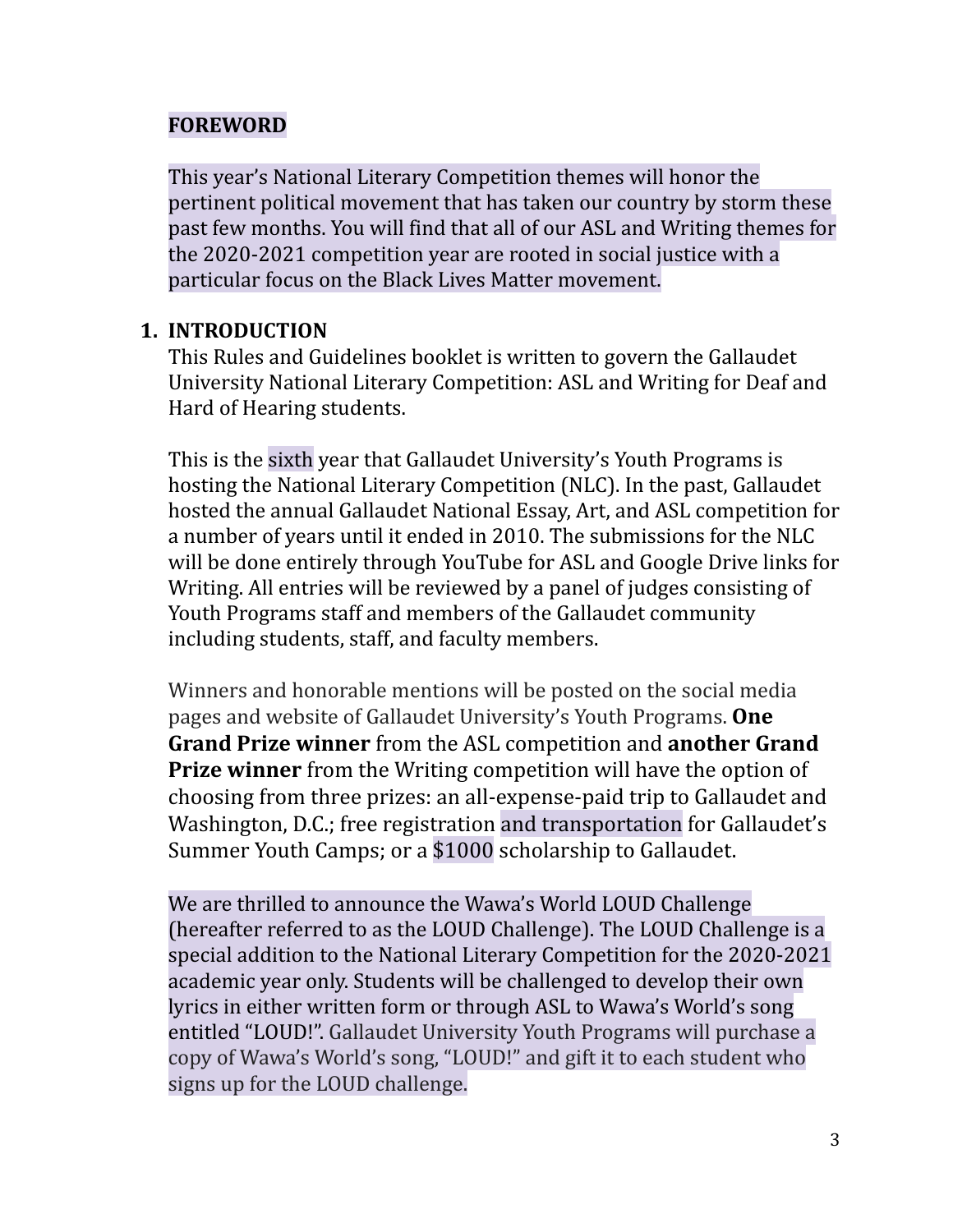#### **2. OBJECTIVES**

The National Literary Competition is sponsored by Gallaudet University's Youth Programs.

The purpose of the National Literary Competition in ASL is to further the development of academic ASL; promote creativity and originality in the use of ASL; and to foster a sense of pride in ASL among Deaf and Hard of Hearing students.

The purpose of the National Literary Competition in Writing is to allow deaf and hard of hearing students to showcase their creativity and originality in written English.

#### **3. ELIGIBILITY**

For the ASL competition, contestants must be deaf or hard of hearing, and currently enrolled in the 2nd through 12th grades.

For the Writing competition, contestants must be deaf or hard of hearing and currently enrolled in the 6th through 12th grades.

To participate in the ASL LOUD Challenge, students must be deaf or hard of hearing, and currently enrolled in the 2nd through 12th grades.

For the Writing portion of the LOUD Challenge, students must be deaf or hard of hearing, and currently enrolled in the 6th through 12th grades.

The Youth Programs office reserves the right to request verification from any contestant to determine their eligibility.

Students may participate in the ASL competition as many years as they would like as long as they are enrolled in the 2nd through 12th grades.

Likewise, students may participate in the Writing competition as many years as they would like as long as they are enrolled in the 6th through 12th grades.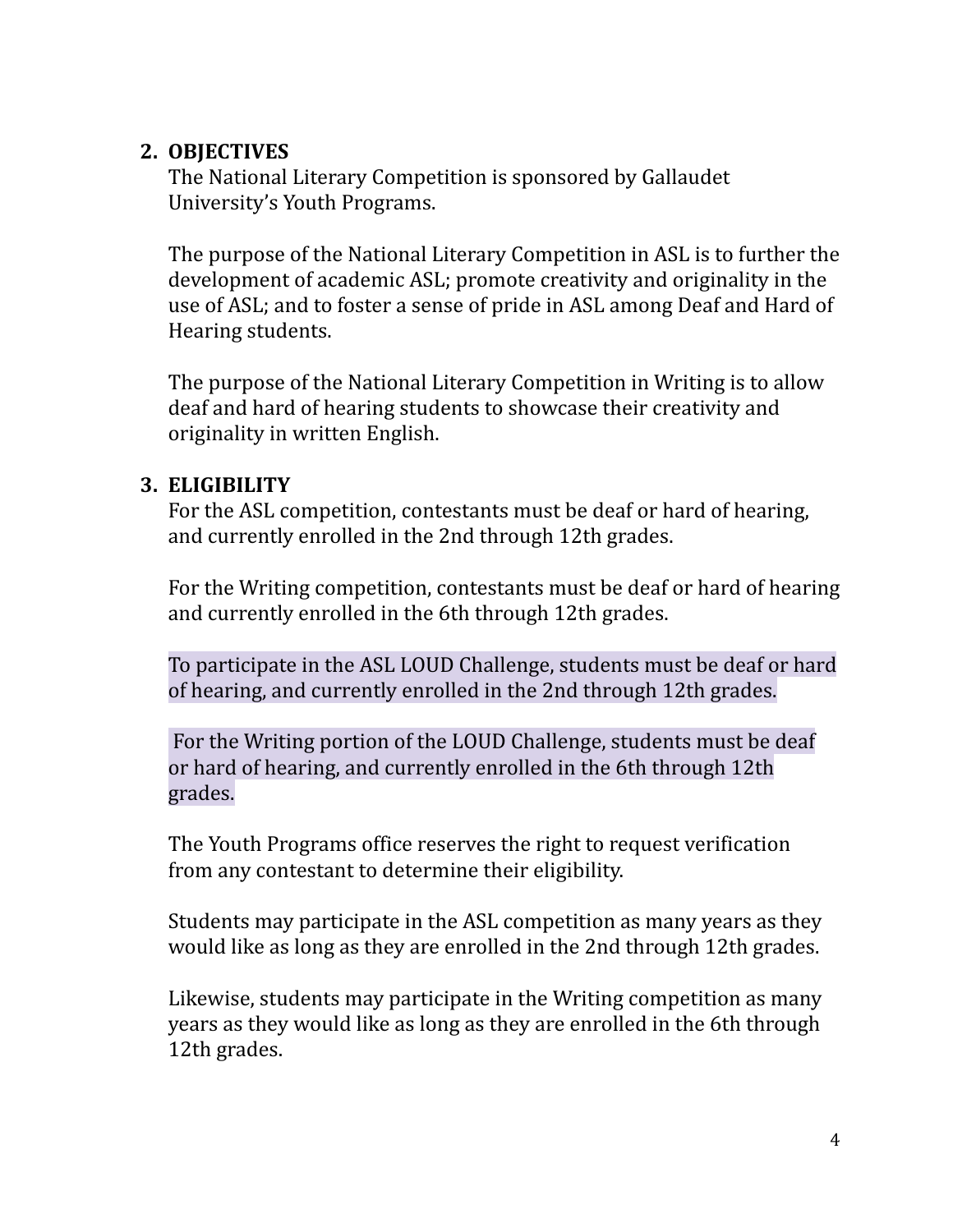#### **4. DIVISIONS & CATEGORIES**

#### **4A. DIVISIONS**

The ASL competition is broken down into four divisions:

- Elementary (2nd-5th grades)
- Middle School (6th-8th grades)
- High School (9th-12th grades)
- Deaf Plus (2nd-12th grades)

The Writing competition is broken down into two divisions:

- Middle School (6th-8th grades)
- High School (9th-12th grades)

#### **4B. CATEGORIES**

There are four categories in the ASL competition:

- ASL Handshapes Stories
- Storytelling
- Presentation
- LOUD Challenge

There are four categories in the Writing competition:

- Poetry
- Creative Writing
- Essay
- LOUD Challenge

#### **5. ASL RULES & GUIDELINES**

*See the rules for dif erent age categories below for more specific guidelines.*

- All entries must be submitted through video format via a YouTube link.
- If filming using a phone, videos must be in landscape mode, not in portrait mode. *\*Refer to image on the last page of the manual*
- DO NOT introduce yourself or your poem/story/presentation title because this will count against the time limit.
- Judges must be able to see the signer from the torso (hip level) up to a few inches above the head.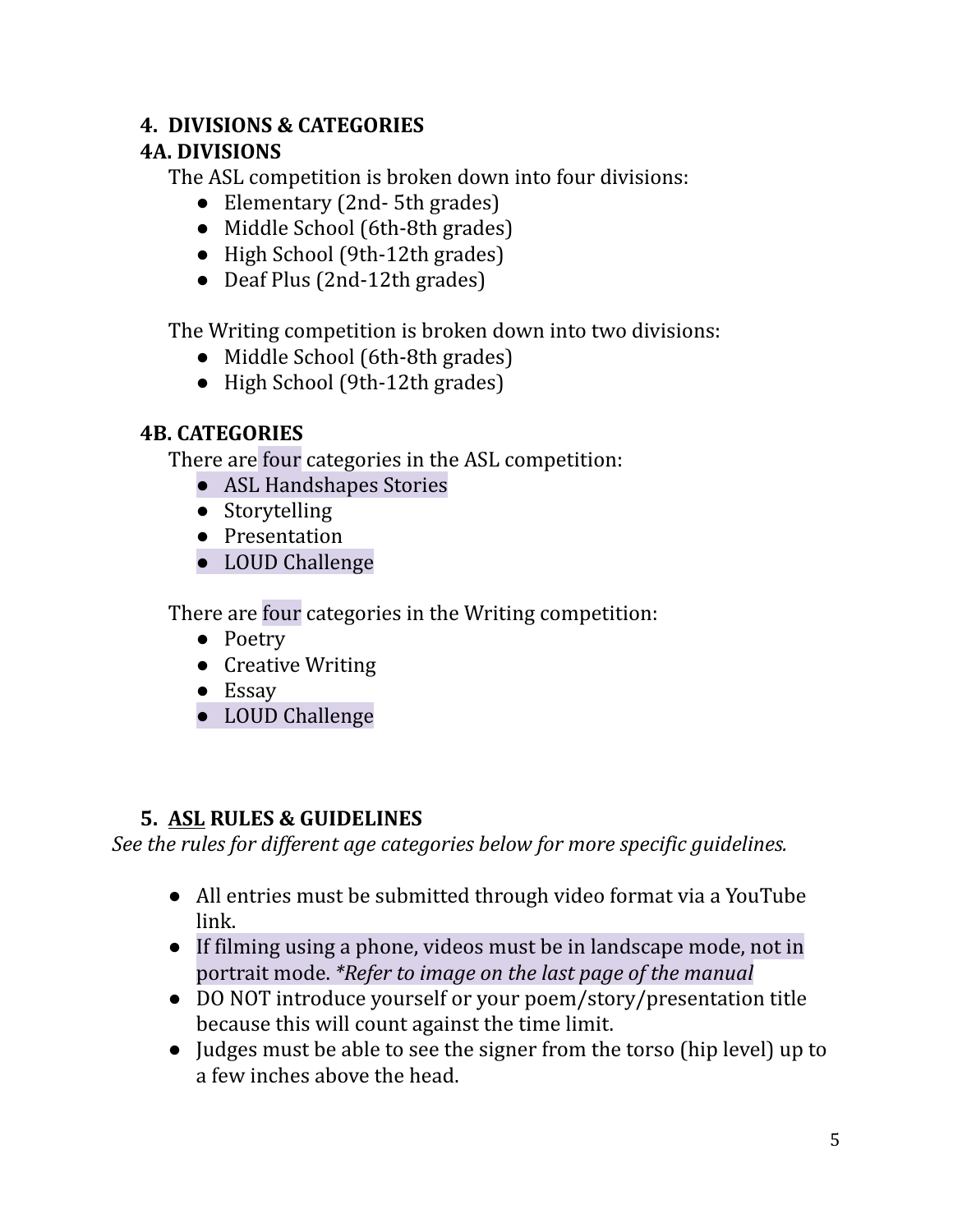- Use a solid color background. *Note: for the 2020-2021 NLC Competition, we will be flexible with backgrounds as some students are learning remotely and as such, might not have access to a solid color background.*
- Use appropriate clothing (i.e. solid colors, colors contrasting with the background). *Note: for the 2020-2021 NLC Competition, we will be flexible with attire choices as some students might not have solid-colored tops.*
- **NO** props can be used in the videos.
- **NO** special effects can be used in the videos for ASL Handshapes Stories and Storytelling.
- Special effects can be used in the videos for ASL Presentation, and for the LOUD Challenge. *Note: for the 2020-2021 NLC Competition, for those students who are learning remotely and do not have access to editing programs, their teacher can step in and help add special ef ects as per the student's vision.*
- One entry can be made per contestant per category. For example, a Middle School student may submit up to four videos: one ASL Handshapes Story, one ASL Story, one LOUD Challenge song, and one ASL Presentation.
- Submissions MUST be original (created by the contestant). If it is discovered that a contestant has copied from someone else's work, that contestant will be automatically disqualified from the ASL Competition for that year.
- If a contestant doesn't abide by the rules above, the submission will be disqualified automatically.

## **5A. AGE GROUP RULES & GUIDELINES**

### **● Elementary and Deaf Plus**

- Contestants may ask their families and/or teachers to help them develop their ideas for their submission. They may also ask for feedback from others before submitting their final draft.
- The performance shown on film must be done by the contestant alone.
- Contestants may enlist the help of someone else to do the filming and the editing of their submissions.
- **● Middle School and High School**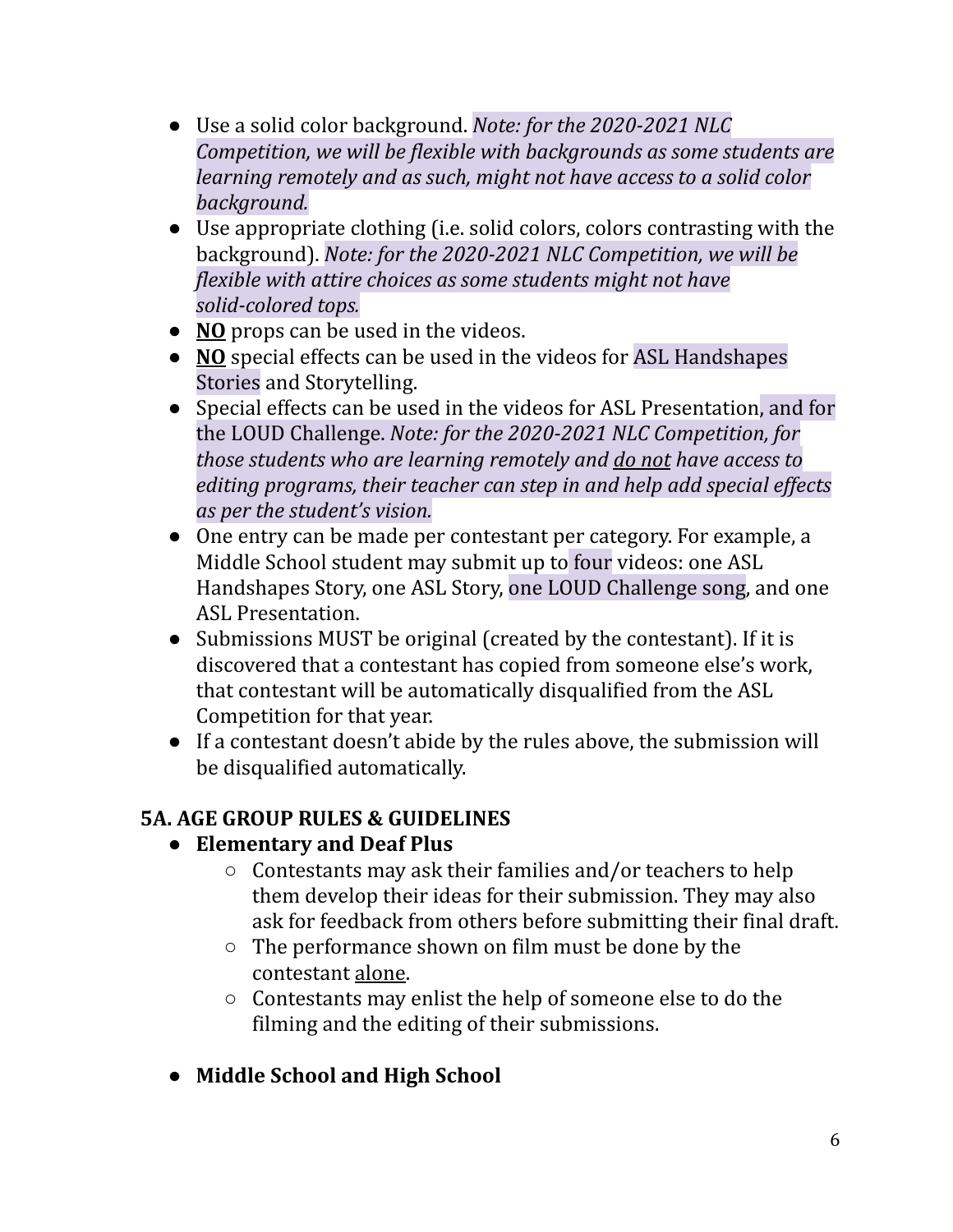- Contestants may ask their families and/or teachers to help them develop their ideas for their submission. The performance shown on film must be done by the contestant alone.
- Contestants may enlist the help of someone else to do the filming and to show them how to edit their submissions. All actual editing must be done by the contestant alone.

#### **5B. CATEGORY RULES & GUIDELINES**

- **● ASL Handshape Story Theme for 2020-2021:** Create an ASL story using handshapes to tell a story about oppression or discrimination.
	- o 2-minute limit.
	- o For Elementary and Deaf Plus students, handshape stories can have up to 4 handshapes. For Middle School and High School students, handshapes stories can have up to 3 handshapes.
	- o Entries must be clear, judges should easily understand the content.
	- o Stories must be original.
	- o Judges will look for originality and creative use of ASL.
- **● ASL Storytelling Theme for 2020-2021 (For all age groups):** Tell a story using "struggles vs triumphs" as a central theme.
	- o "Struggles vs triumphs" can mean many things including a struggle between justice and injustice or even a struggle for equality against oppressors.
	- o We encourage students to take inspiration from the world around them and from the many impressive deaf and hearing leaders in our past and present. Below we will list examples of outstanding people, but please know that this list is not cumulative and students can feel free to draw inspiration from elsewhere.
		- **Agatha Tiegel Hanson** is regarded as a prominent figure in Deaf history. Besides being the first woman to graduate from Gallaudet with a four-year degree, Agatha is known for her bravery in challenging Gallaudet's restrictions on women. While she was a Gallaudet student, Agatha established a secret debate group for women to discuss poetry and literature. This group's success is what led then-University President, Edward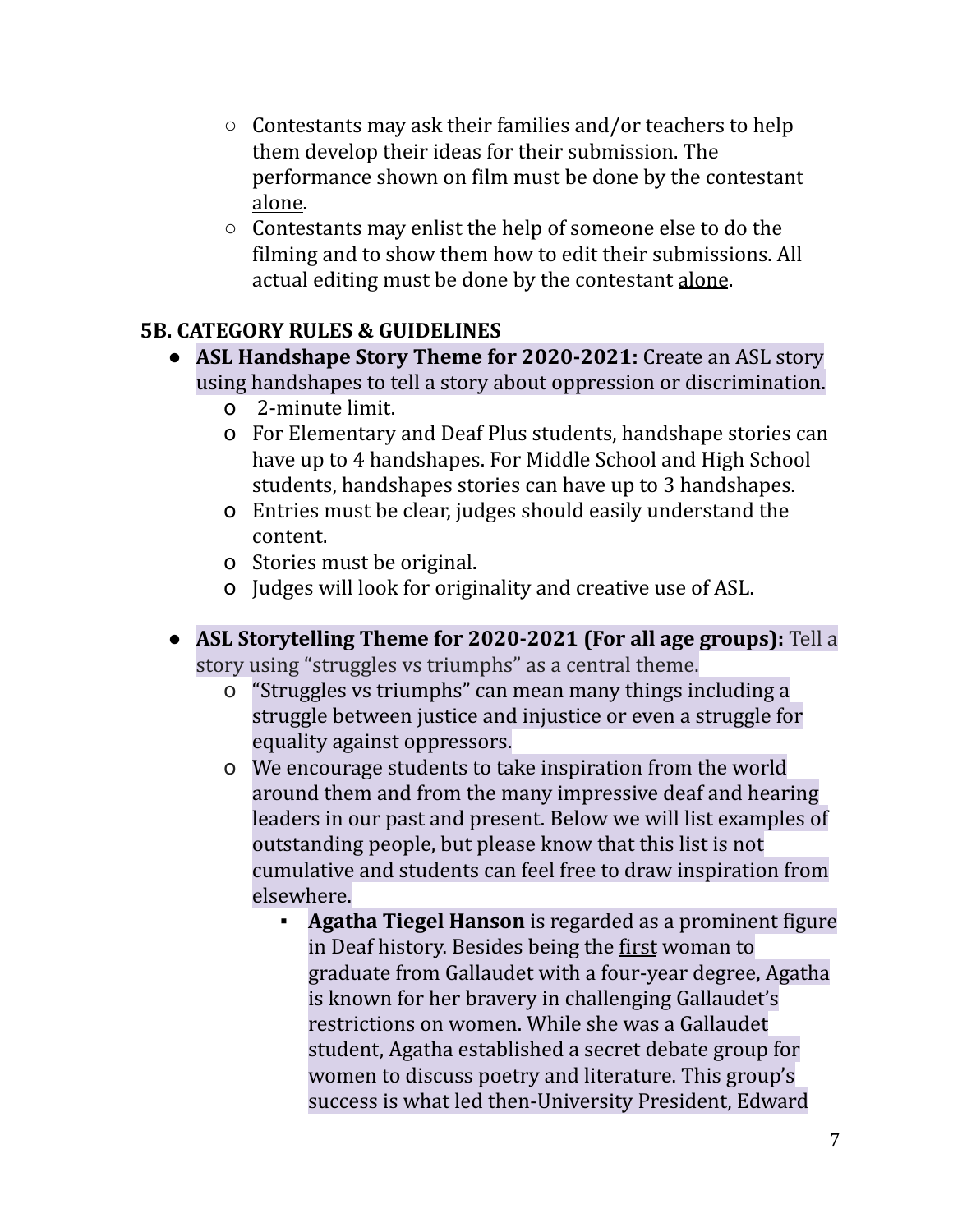Miner Gallaudet to revoke the social ban on female students, permanently changing the female experience of Gallaudet students for the better.

- **Andrew Foster** was a black deaf man with a passion for education. As a child, Foster fought against the hardships of racial segregation to obtain his own education. Unwavering in his persistence, Foster eventually was accepted to Gallaudet with a full scholarship. Foster would go on to establish 32 schools for the deaf in 13 African nations. In his lifetime Foster taught students, trained teachers, educated the public about the needs of deaf Africans, and advised government officials about the need for more schools for the deaf. So many African students' lives have been impacted because of his unyielding dedication to education. Today, he is recognized as the "Father of Deaf Education in Africa".
- **Cesar Chavez and Dolores Huerta** were activists and community organizers working together to fight for migrant farmers' rights to better wages and working conditions. Together they established the National Farm Workers Association and employed nonviolent grassroot strategies such as marches, boycotts, and fasting to bring attention to their plight and to lobby for change. Additionally, Dolores also pointedly challenged gender discrimination within their farm workers' movement. Their work improved the lives of many and built a better foundation for the lives of farm workers going forward.
- **Marsha P. Johnson** was a gender-nonconforming pioneer, a self-identified drag queen and an activist known for her prominence during the Stonewall uprising of 1969; which then led to the LGBT rights and gay liberation movement. Marsha's incredible life's work included, but wasn't limited to, her calls for social and economic justice, supporting homeless street youth who were shunned by their families for being gay or gender non-conforming, challenging traditional ideas about gender, and advocacy on behalf of AIDS patients. It was Marsha's goal was for gay people to be liberated and have equal rights.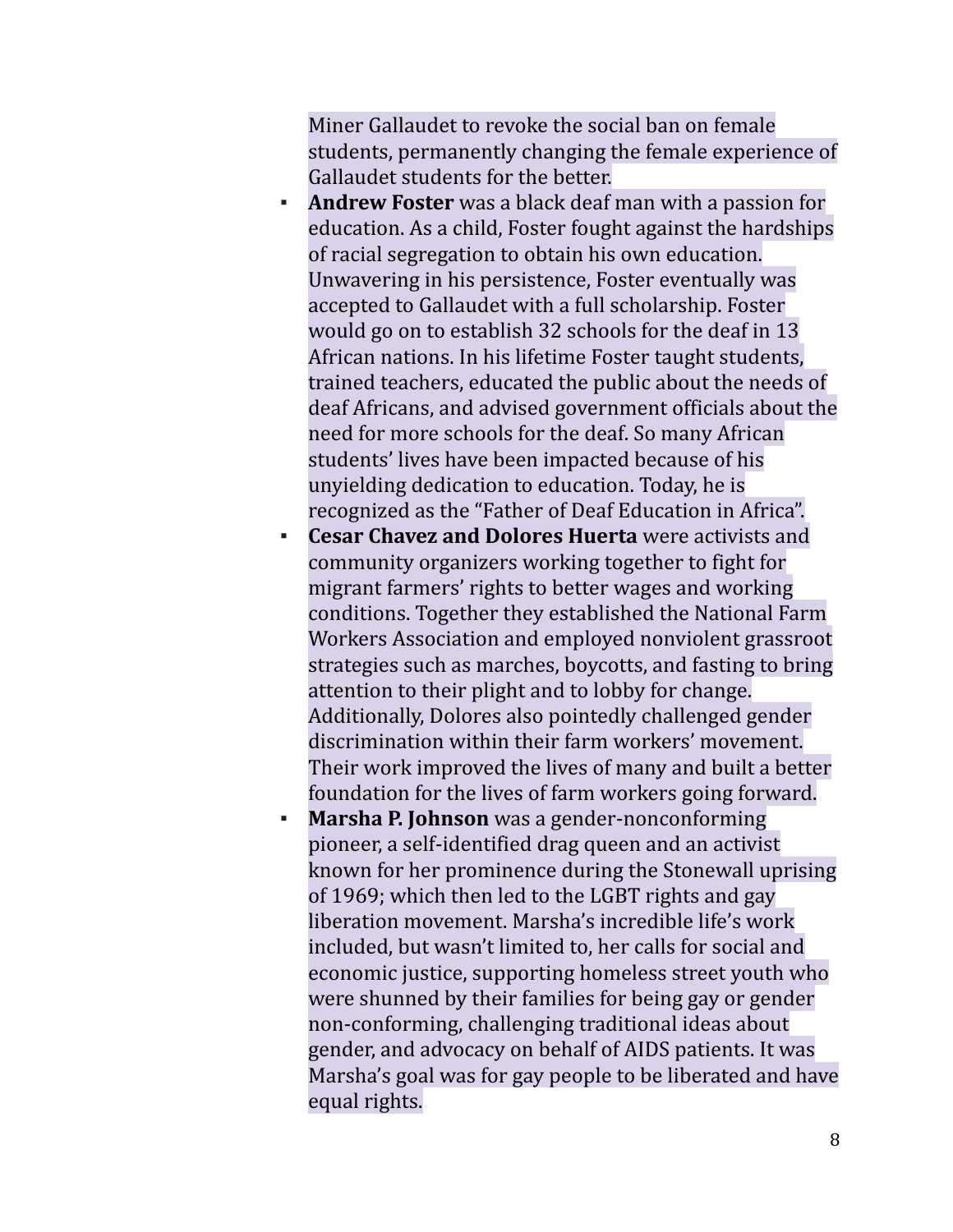- **Chief Standing Bear** challenged the US government and fought for Indgenous peoples' freedoms by leaving his reservation without permission, something that wasn't allowed back in 1879. Chief Standing Bear and the party he was travelling with, off the reservation, were arrested. After being arrested, Chief Standing Bear convinced a US Army General to offer his support, this then led to two attorneys agreeing to represent Chief Standing Bear in a court of law. Chief Standing Bear challenged the interpretation of the 14th amendment that Indigenous peoples were not considered a 'person' under the meaning of the law. The judge ruled in favor of Chief Standing Bear, recognizing that he and his party were indeed 'persons' under the law and were free to enjoy the rights of any other person in the land.
- **Daniel Inouye** left an indelible mark on Hawaiian politics and on the U.S. Congress in his lifetime. Ionuye would serve for a combined 53 years in the House and Senate. His story starts when he was young and he fought for his right to join the US army by petitioning the government after they denied his entry because of his race. Inouye would then lose an arm fighting in WWII, which dashed his dreams of becoming a doctor, but led him onto the path of politics. As a politician he started in Hawaii's territorial house, and would then go on to be the first Japanese-American member of Congress. He used his position to draw attention to the plight of Hawaiians and passed bills to support the state of Hawaii; impacting the lives of many. He earned a respectable reputation in Congress and served the US people well.
- 3-minute limit.
	- o Entries must be clear, judges should easily understand the content.
	- o Stories must be original.
	- o Judges will look for originality, creative use of ASL, and use of the theme in a creative and meaningful way.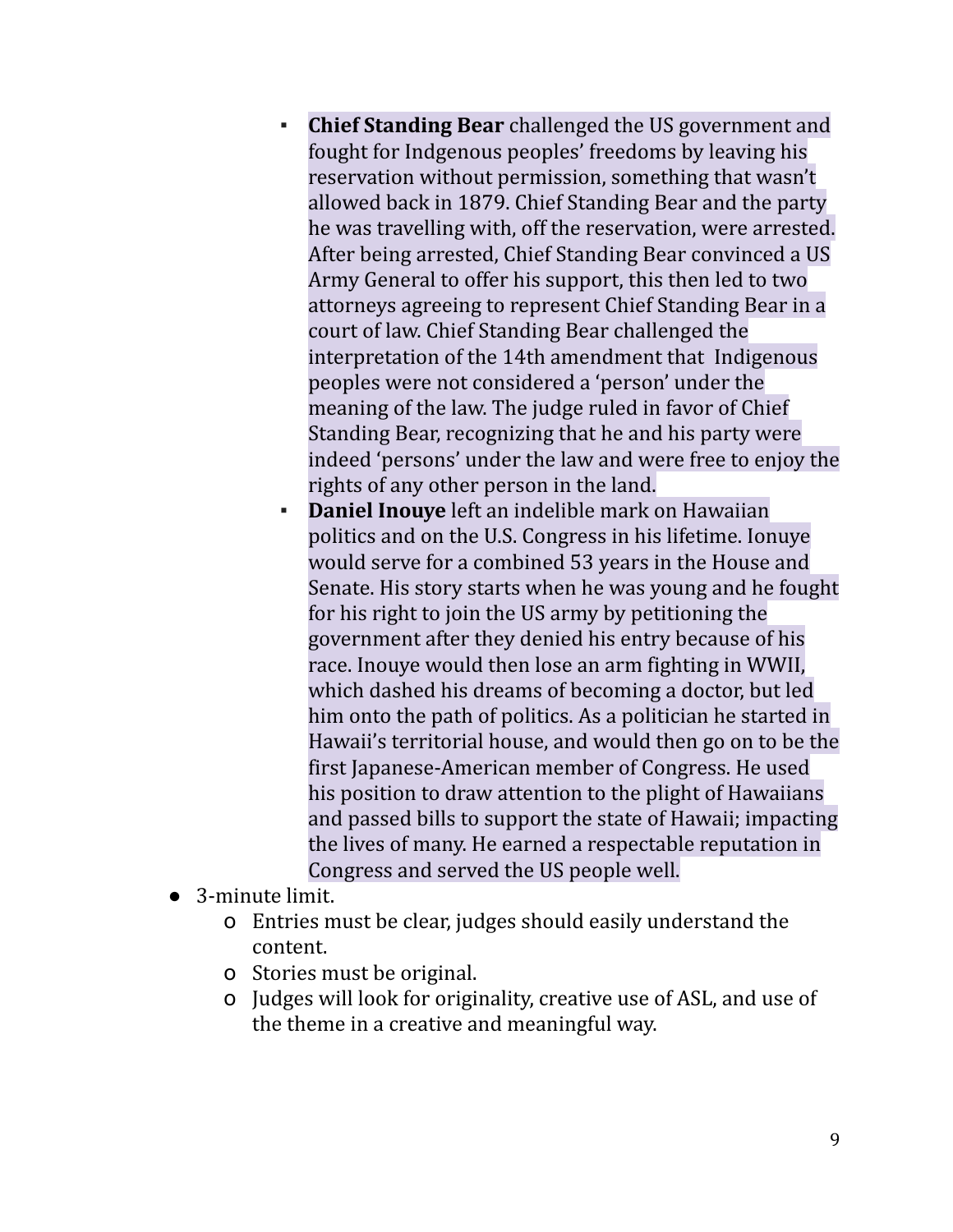#### ● **ASL Presentation Themes for 2020-2021:**

**Elementary Theme:** What is diversity and why is it important? **Middle School Theme:** What is systematic racism and how do we work together to dismantle systematic racism?

**High School Theme:** What are your thoughts on the defunding the police movement and how does this help or hurt our society?

- o 3-minute limit.
- o Entries must be clear, judges should easily understand the content.
- o Presentations must be original.
- o Judges will look for originality and use of the theme in a creative and meaningful way.
- **● ASL LOUD Challenge Theme for 2020-2021:** Develop and sign your own lyrics to the soundtrack of Wawa's World's song entitled "LOUD!". The lyrics must speak about the student's experience as a deaf person, OR be about the student's experience navigating social justice issues *(ie: climate change, racial equality, LGBTQ+ rights, the Black Lives Matter movement, etc.)*
	- **o** 3-minute limit
	- **o** Lyrics must incorporate the hook from "LOUD!" 3 separate times. The hook is as followed:

○ Sorry but not sorry Cuz I like it loud This is my world SHO SUM LUV Wear it proud Haters gonna hate Blow a kiss Make 'em growl Shake it, shimmy, drop it baby Pop it really loud

#### **6. WRITING RULES & GUIDELINES**

- All submissions must be in English.
- Submissions **must be original** and created by the contestant. If it is discovered that a contestant has used someone else's work, that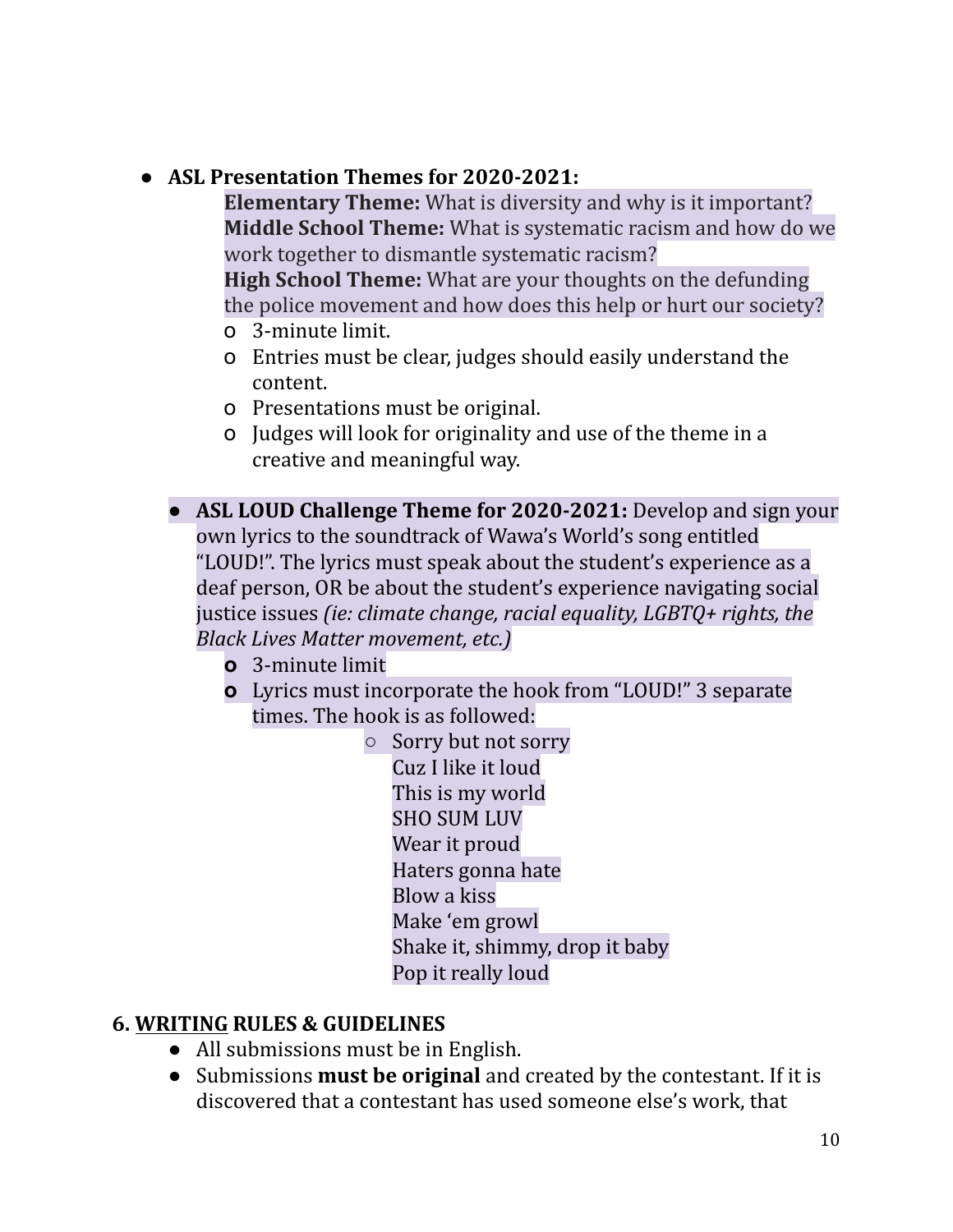contestant will be automatically disqualified from the Writing Competition for that year and the following year.

- One entry can be made per contestant per category. For example, a student can submit up to four papers: one for the Creative Writing category, one poem, one essay, and one LOUD Challenge song.
- Submissions exceeding the maximum number of pages in a specific category will be disqualified.

#### **6A. AGE GROUP RULES & GUIDELINES**

#### **● Middle School**

- $\circ$  Contestants may ask their families and/or teachers to help them develop their ideas for their submission. They may also ask for feedback from others before submitting their final draft.
- Contestants may ask for help from teachers to edit their work.

#### **● High School**

- $\circ$  Contestants may ask their families and/or teachers to help them develop their ideas for their submission.
- Contestants MAY NOT ask for help from anyone to edit their work.

#### **6B. CATEGORY RULES & GUIDELINES**

- **● Poetry Theme for 2020-2021:** This category has no theme.
	- o 1,000 word limit
	- o Any poetic format will be accepted.
	- o Size 12, Times New Roman
	- o Entries must be clear, judges should easily understand the content.
	- o Poems must be original.
	- o Judges will look for creative use of language and meaning.
- **● Creative Writing Theme for 2020-2021:** Tell a story using "struggles vs triumphs" as a central theme.
	- o "Struggles vs triumphs" can mean many things including a struggle between justice and injustice or even a struggle for equality against oppressors.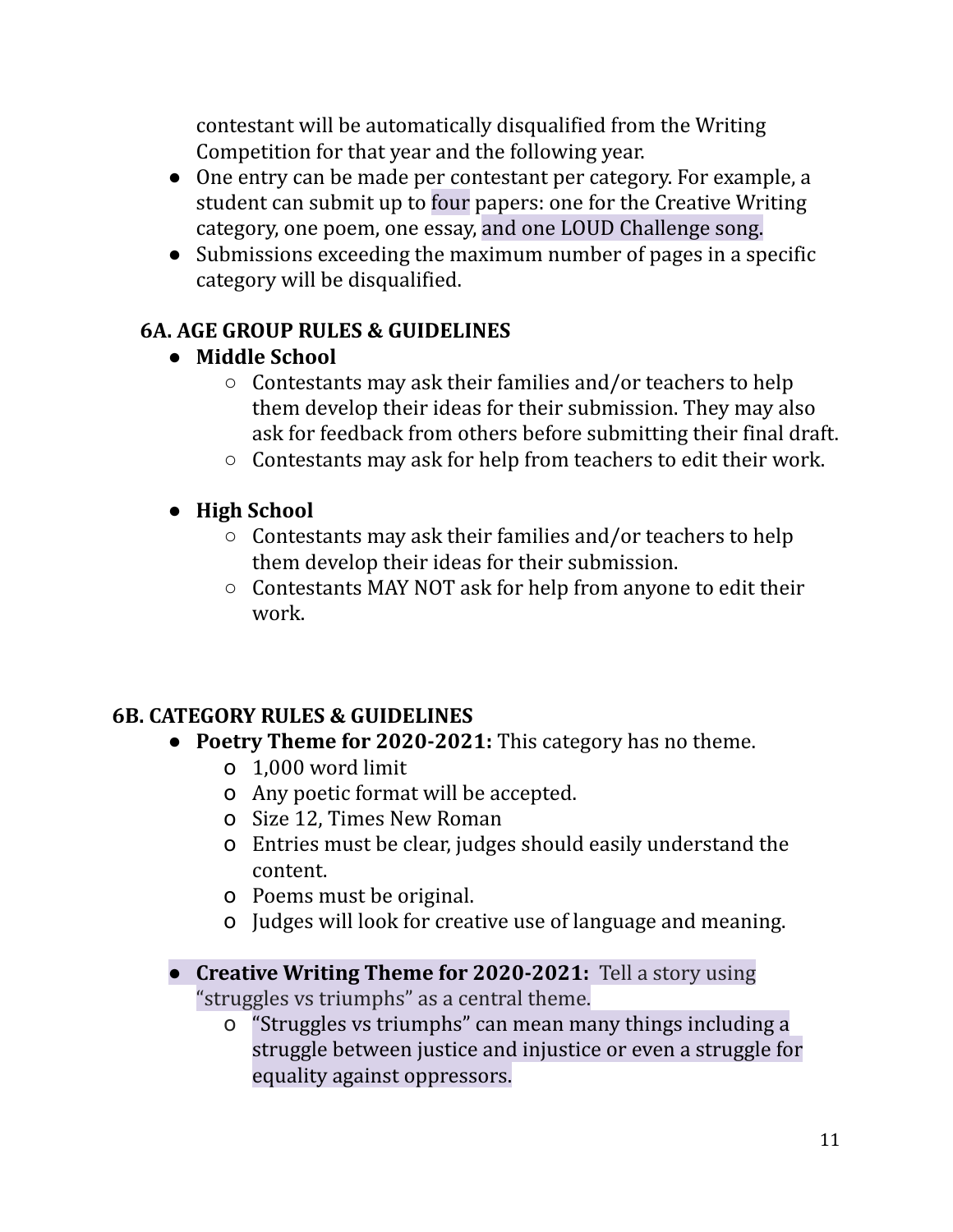- o We encourage students to take inspiration from the world around them and from the many impressive deaf and hearing leaders in our past and present. Below we will list examples of outstanding people, but please know that this list is not cumulative and students can feel free to draw inspiration from elsewhere.
	- **Agatha Tiegel Hanson** is regarded as a prominent figure in Deaf history. Besides being the first woman to graduate from Gallaudet with a four-year degree, Agatha is known for her bravery in challenging Gallaudet's restrictions on women. While she was a Gallaudet student, Agatha established a secret debate group for women to discuss poetry and literature. This group's success is what led then-University President, Edward Miner Gallaudet to revoke the social ban on female students, permanently changing the female experience of Gallaudet students for the better.
	- **Andrew Foster** was a black deaf man with a passion for education. As a child, Foster fought against the hardships of racial segregation to obtain his own education. Unwavering in his persistence, Foster eventually was accepted to Gallaudet with a full scholarship. Foster would go on to establish 32 schools for the deaf in 13 African nations. In his lifetime Foster taught students, trained teachers, educated the public about the needs of deaf Africans, and advised government officials about the need for more schools for the deaf. So many African students' lives have been impacted because of his unyielding dedication to education. Today, he is recognized as the "Father of Deaf Education in Africa".
	- **Cesar Chavez and Dolores Huerta** were activists and community organizers working together to fight for migrant farmers' rights to better wages and working conditions. Together they established the National Farm Workers Association and employed nonviolent grassroot strategies such as marches, boycotts, and fasting to bring attention to their plight and to lobby for change. Additionally, Dolores also pointedly challenged gender discrimination within their farm workers' movement.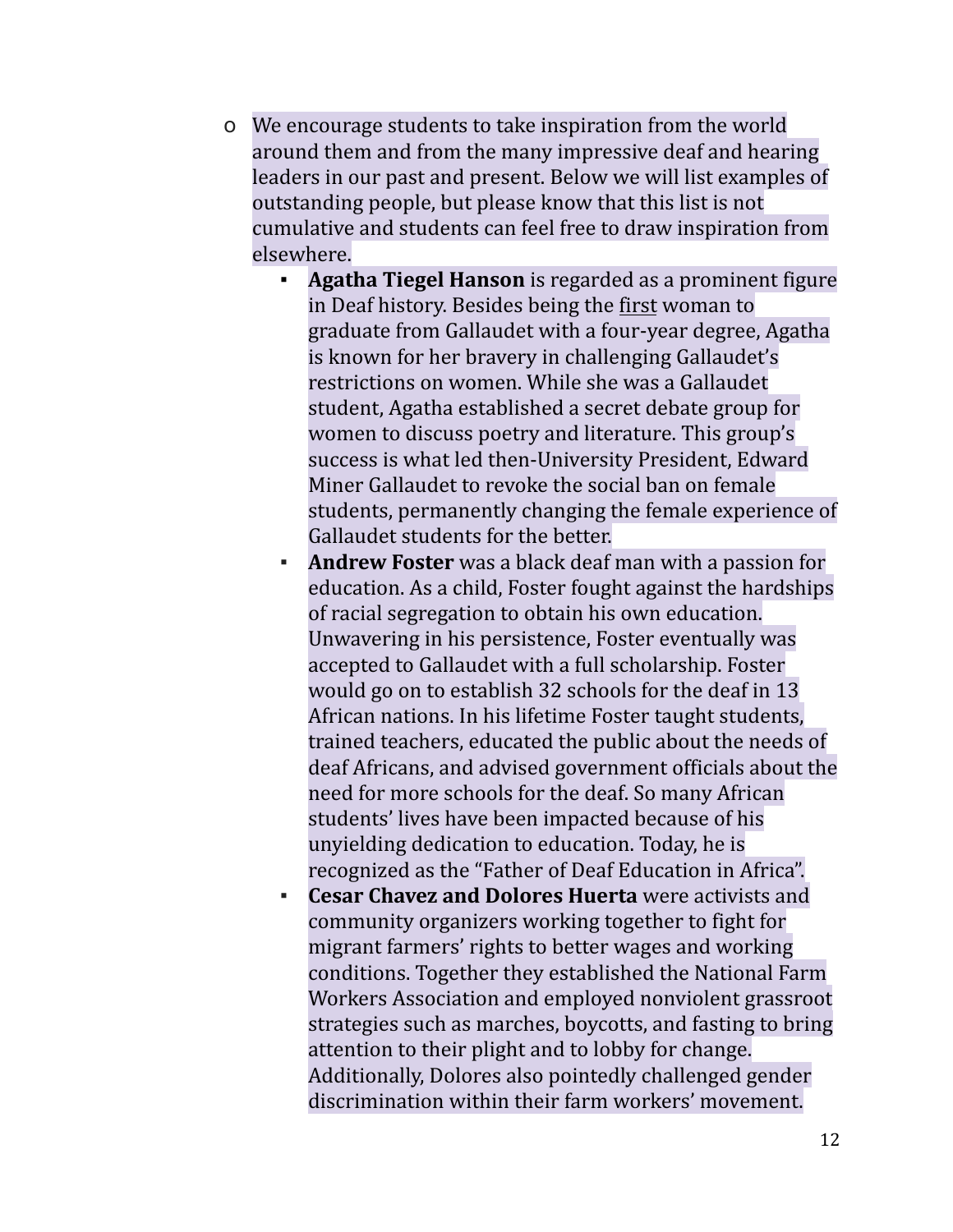Their work improved the lives of many and built a better foundation for the lives of farm workers going forward.

- **Marsha P. Johnson** was a gender-nonconforming pioneer, a self-identified drag queen and an activist known for her prominence during the Stonewall uprising of 1969; which then led to the LGBT rights and gay liberation movement. Marsha's incredible life's work included, but wasn't limited to, her calls for social and economic justice, supporting homeless street youth who were shunned by their families for being gay or gender non-conforming, challenging traditional ideas about gender, and advocacy on behalf of AIDS patients. It was Marsha's goal was for gay people to be liberated and have equal rights.
- **Chief Standing Bear** challenged the US government and fought for Indgenous peoples' freedoms by leaving his reservation without permission, something that wasn't allowed back in 1879. Chief Standing Bear and the party he was travelling with, off the reservation, were arrested. After being arrested, Chief Standing Bear convinced a US Army General to offer his support, this then led to two attorneys agreeing to represent Chief Standing Bear in a court of law. Chief Standing Bear challenged the interpretation of the 14th amendment that Indigenous peoples were not considered a 'person' under the meaning of the law. The judge ruled in favor of Chief Standing Bear, recognizing that he and his party were indeed 'persons' under the law and were free to enjoy the rights of any other person in the land.
- **Daniel Inouye** left an indelible mark on Hawaiian politics and on the U.S. Congress in his lifetime. Ionuye would serve for a combined 53 years in the House and Senate. His story starts when he was young and he fought for his right to join the US army by petitioning the government after they denied his entry because of his race. Inouye would then lose an arm fighting in WWII, which dashed his dreams of becoming a doctor, but led him onto the path of politics. As a politician he started in Hawaii's territorial house, and would then go on to be the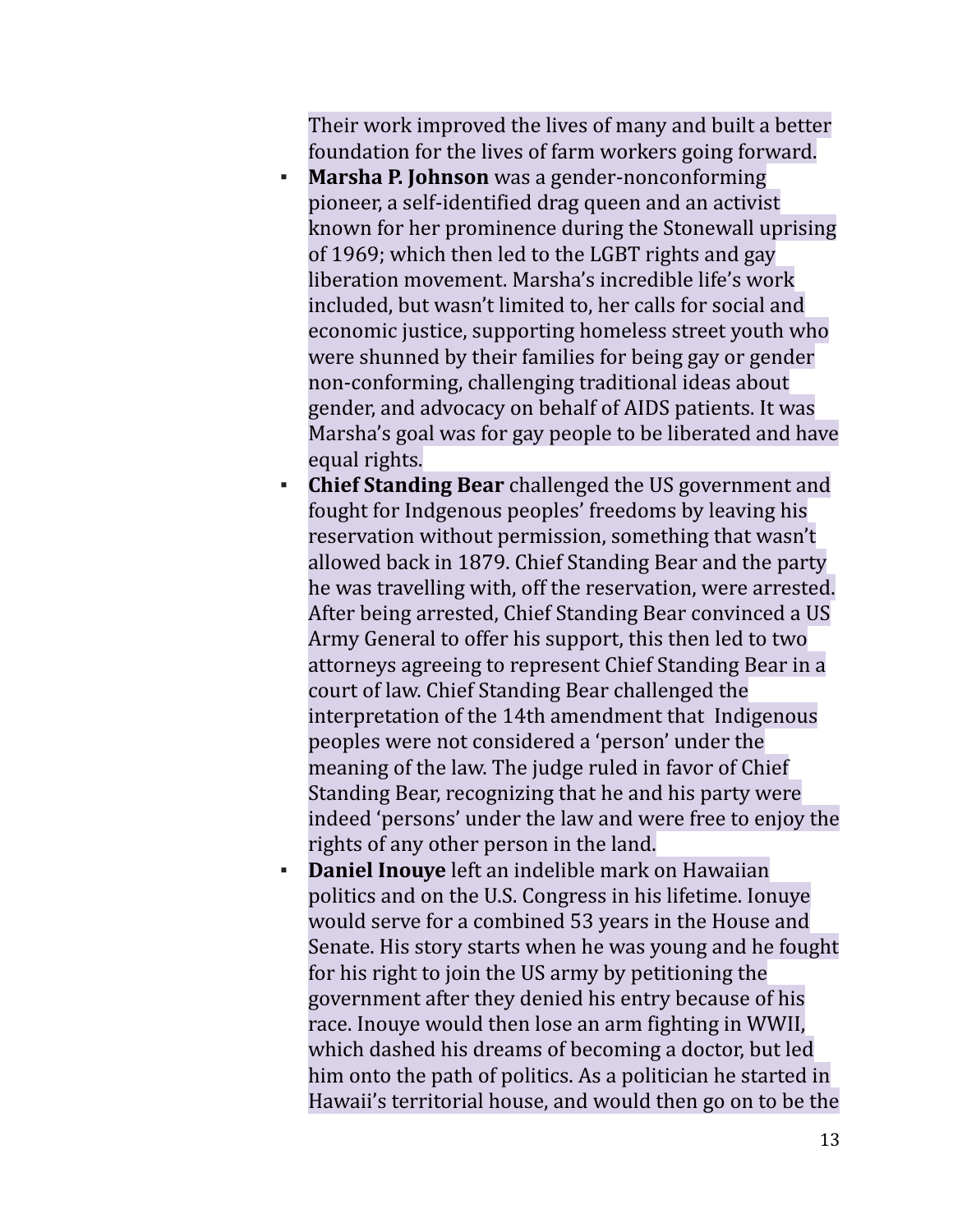first Japanese-American member of Congress. He used his position to draw attention to the plight of Hawaiians and passed bills to support the state of Hawaii; impacting the lives of many. He earned a respectable reputation in Congress and served the US people well.

- o 1,500 word limit, Size 12, Times New Roman, double spaced
- o Entries must be clear and judges should easily understand the content.
- o Judges will look for originality, creative use of language and use of the theme in an inventive and meaningful way.

#### **● Essay Theme for 2020-2021:**

**Middle School Theme:** What is systematic racism and how do we work together to dismantle systematic racism?

**High School Theme:** What are your thoughts on the defunding the police movement and how does this help or hurt our society?

- o 1,500 word limit, Size 12, Times New Roman, double spaced
- o Cover pages, citations, and references do not count towards the page limit.
- o Entries must be clear and judges should easily understand the content.
- o Judges will look for originality, creative use of language and use of the theme in an inventive and meaningful way.
- **● Writing LOUD Challenge Theme for 2020-2021:** Create and write your own lyrics to the soundtrack of Wawa's World's song entitled "LOUD!". The lyrics must speak about the student's experience as a deaf person, OR be about the student's experience navigating social justice issues *(ie: climate change, racial equality, LGBTQ+ rights, the Black Lives Matter movement, etc.)*
	- **o** Maximum of 500 words (not including the hook)
	- **o** Lyrics must incorporate the hook from "LOUD!" 3 separate times. The hook is as followed:

○ Sorry but not sorry Cuz I like it loud This is my world SHO SUM LUV Wear it proud Haters gonna hate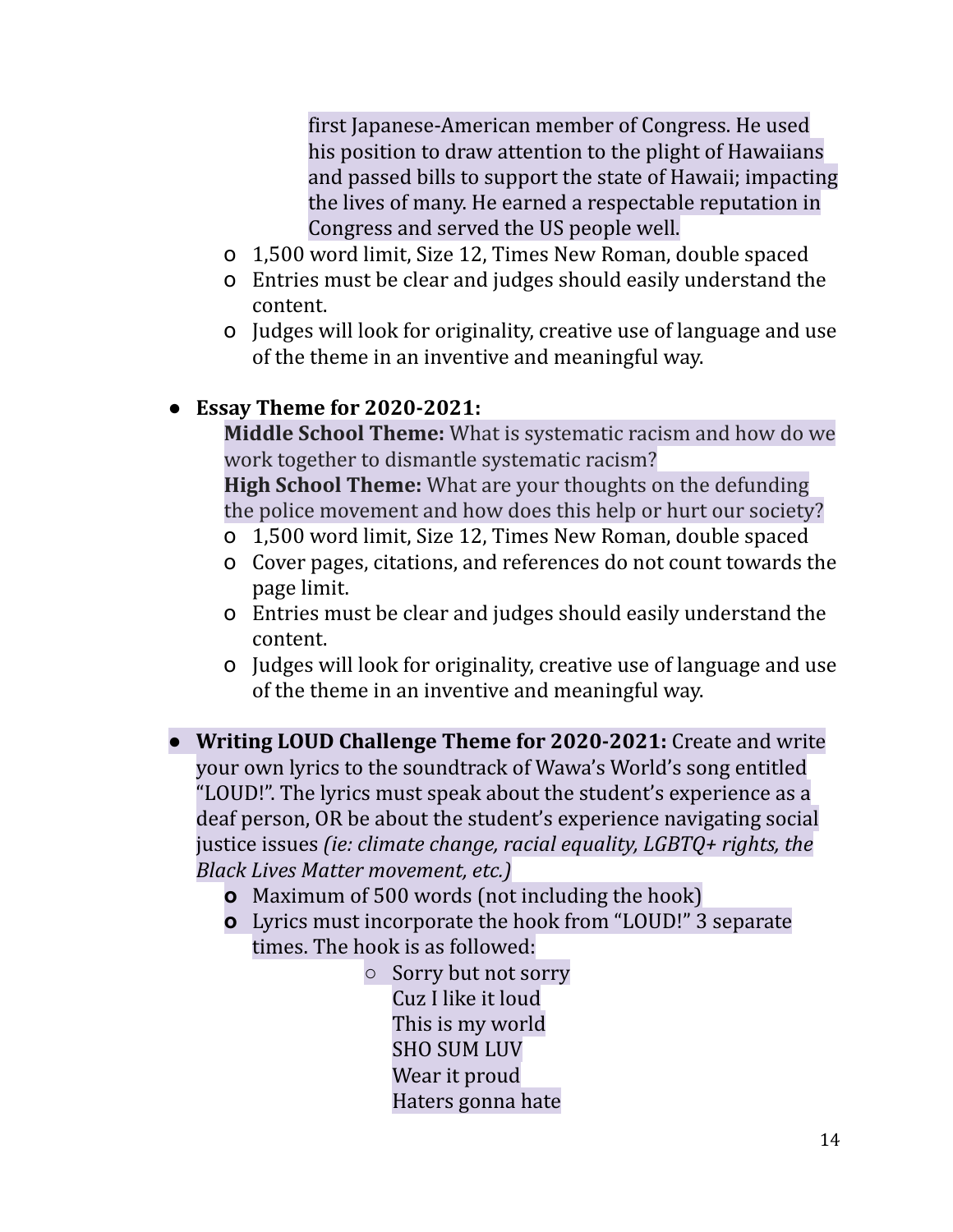Blow a kiss Make 'em growl Shake it, shimmy, drop it baby Pop it really loud

#### **7. DEADLINES & REGISTRATION**

Registrations and submissions will be accepted from November 9, 2020 from 8:00am EST through November 20, 2020 at 4:00pm EST. Any submissions submitted before or after the designated opening and closing dates and times will not be accepted.

All ASL submissions must be submitted as a YouTube video. The registration/submission form will prompt submitters to include a link to their YouTube video.

All Writing submissions must be submitted as a Google Doc link. The registration/submission form will prompt submitters to include a link to their Google Doc. **IMPORTANT: Google Doc files MUST be set to public viewing.**

The link for the registration form is: [https://apply.gallaudet.edu/register/NationalLiteraryCompetition.](https://apply.gallaudet.edu/register/NationalLiteraryCompetition)

The registration form can also be found online on our website: [www.gallaudet.edu/youth-programs/national-literary-competition](http://www.gallaudet.edu/youth-programs/national-literary-competition)

#### **8. PRIZES & AWARDS**

#### **Winners** *(does not apply to LOUD Challenge)*

For both ASL and Writing, each Age Division and Category will have a 1st place and 2nd place winner as well as an unlimited number of honorable mentions as determined by a panel of judges.

1st place winners will receive a \$100 Amazon e-gift card. 2nd place winners will receive a \$50 Amazon e-gift card.

#### **LOUD Challenge Winners**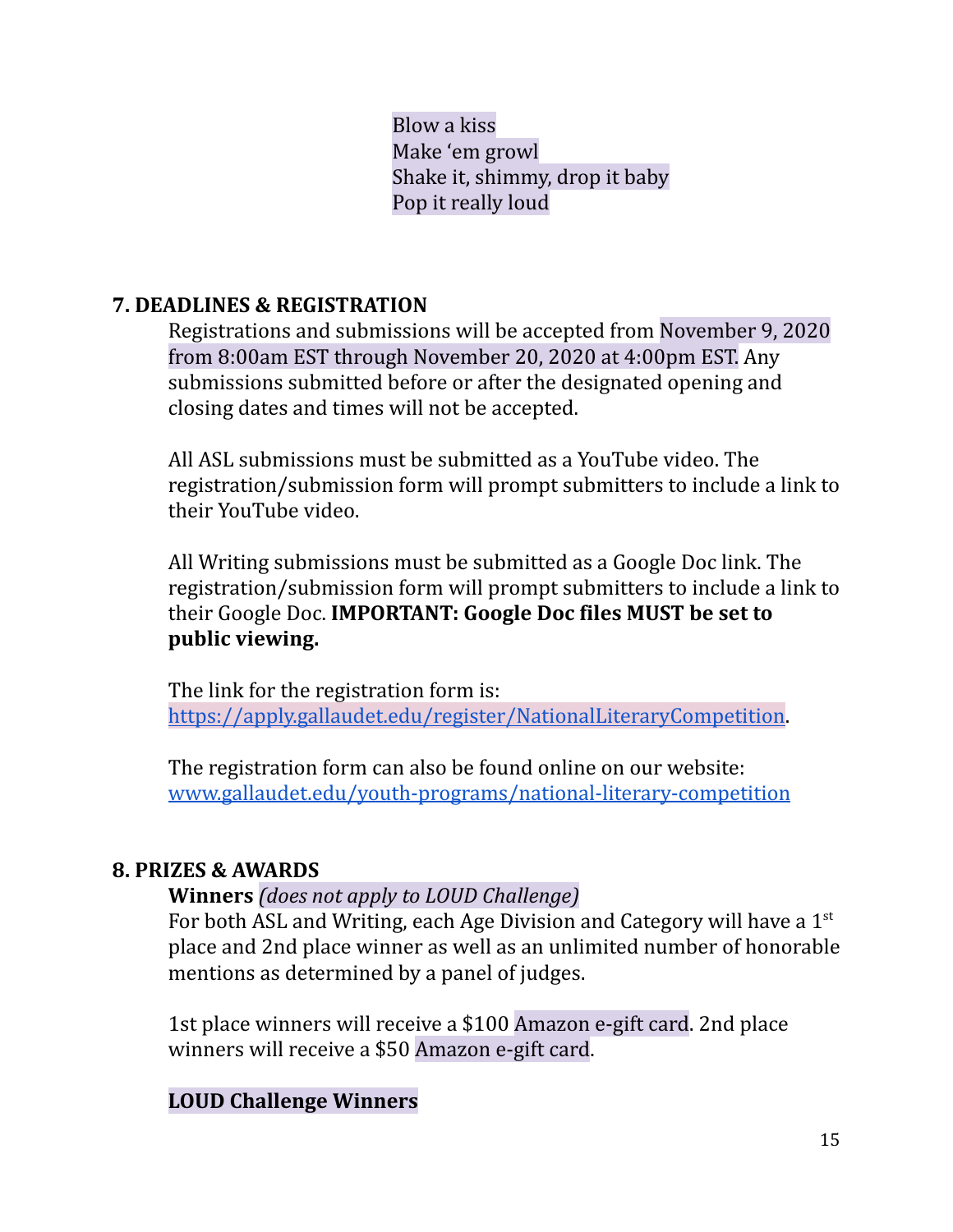All submissions to the LOUD challenge will be reviewed and judged by Wawa himself. Wawa will select one lucky winner from each category, ASL and Writing. There will be an unlimited number of honorable mentions also as determined by Wawa.

The two 1st place winners will receive a \$100 Amazon e-gift card, a signed t-shirt from Wawa, and the opportunity to meet Wawa virtually! Additionally, the ASL winner will perform a virtual duet with Wawa using the lyrics that the winner developed.

In addition to the cash prizes, **all winners and honorable mentions will** be recognized on Gallaudet University Youth Programs' Facebook page and during the National Literary Competition Awards Ceremony in January.

#### **GRAND PRIZE WINNERS (TWO)**

One entrant from the ASL competition and one entrant from the Writing competition will be selected as the Grand Prize winners, these will be the contestants who submitted the best project across all age divisions and categories. **The Grand Prize winners will receive a certificate, a plaque, and a choice between three prizes: an all-expense-paid trip to Gallaudet, free registration and transportation to one of Gallaudet's Summer Youth Camps, or a \$1000 scholarship to Gallaudet.**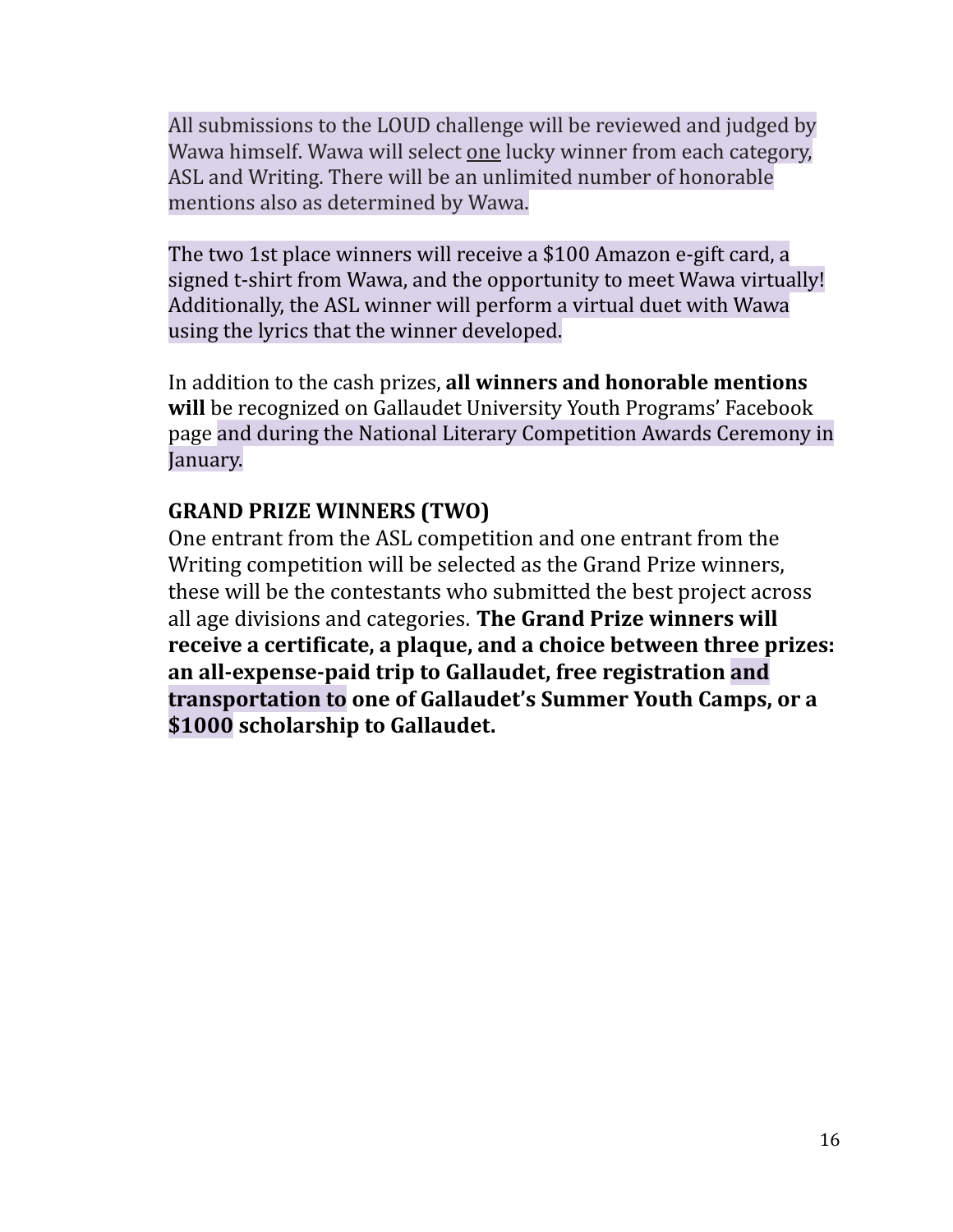#### **Steps to create YouTube link for your ASL submission(s): Step One:**

Go to [www.youtube.com](http://www.youtube.com) and click on "Upload" button to upload your video.

| ← → C & https://www.youtube.com/upload<br>You Tube $=$                                                                                                                                            | Q                                                                                                                                                                                                                                                                                                                                                                                                                                                                                                     |                                                                                                                                                                                                                                                              | $\otimes$ =<br>Uploed |
|---------------------------------------------------------------------------------------------------------------------------------------------------------------------------------------------------|-------------------------------------------------------------------------------------------------------------------------------------------------------------------------------------------------------------------------------------------------------------------------------------------------------------------------------------------------------------------------------------------------------------------------------------------------------------------------------------------------------|--------------------------------------------------------------------------------------------------------------------------------------------------------------------------------------------------------------------------------------------------------------|-----------------------|
|                                                                                                                                                                                                   | y Did you know you can set defaults for future uploads?<br>Select files to upload<br>Or drag and drop video files<br>Public v<br>HELP AND SUGGESTIONS<br>Want to upload videos longer than 15 minutes? Increase your limit<br>By submitting your videos to YouTube, you acknowledge that you agree to YouTube's Terms of Service and Community Guidelines.<br>Please be oure not to violate others' copyright or privacy rights. Learn more<br>Uptost instructions   Troubleshooting   Mobile uptosts | Configure defaults 3<br><b>IMPORT VIDEOS</b><br>Import your videos from<br>Cooghr+<br>Inpot<br><b>CREATE VIDEOS</b><br>Webcam capture<br>Record<br>٠<br>Photo stickrations<br>Oeste<br>Coogle+ Hangouts On<br>Ak<br><b>Droadcard</b><br>Video editor<br>Edit |                       |
| <b>You Tube</b><br>80 Language English *<br>Country: Worldwide =<br>About Press Copyright Creators Advertise Developers .YouTube<br>Terms Princy Policy & Selety Send feedback Try something new! | $@$ Help<br>Safety. Off =<br>$\sqrt{2}$ Hetery                                                                                                                                                                                                                                                                                                                                                                                                                                                        |                                                                                                                                                                                                                                                              |                       |

#### **Step Two:**

Change the listing from "Public" to "Unlisted".

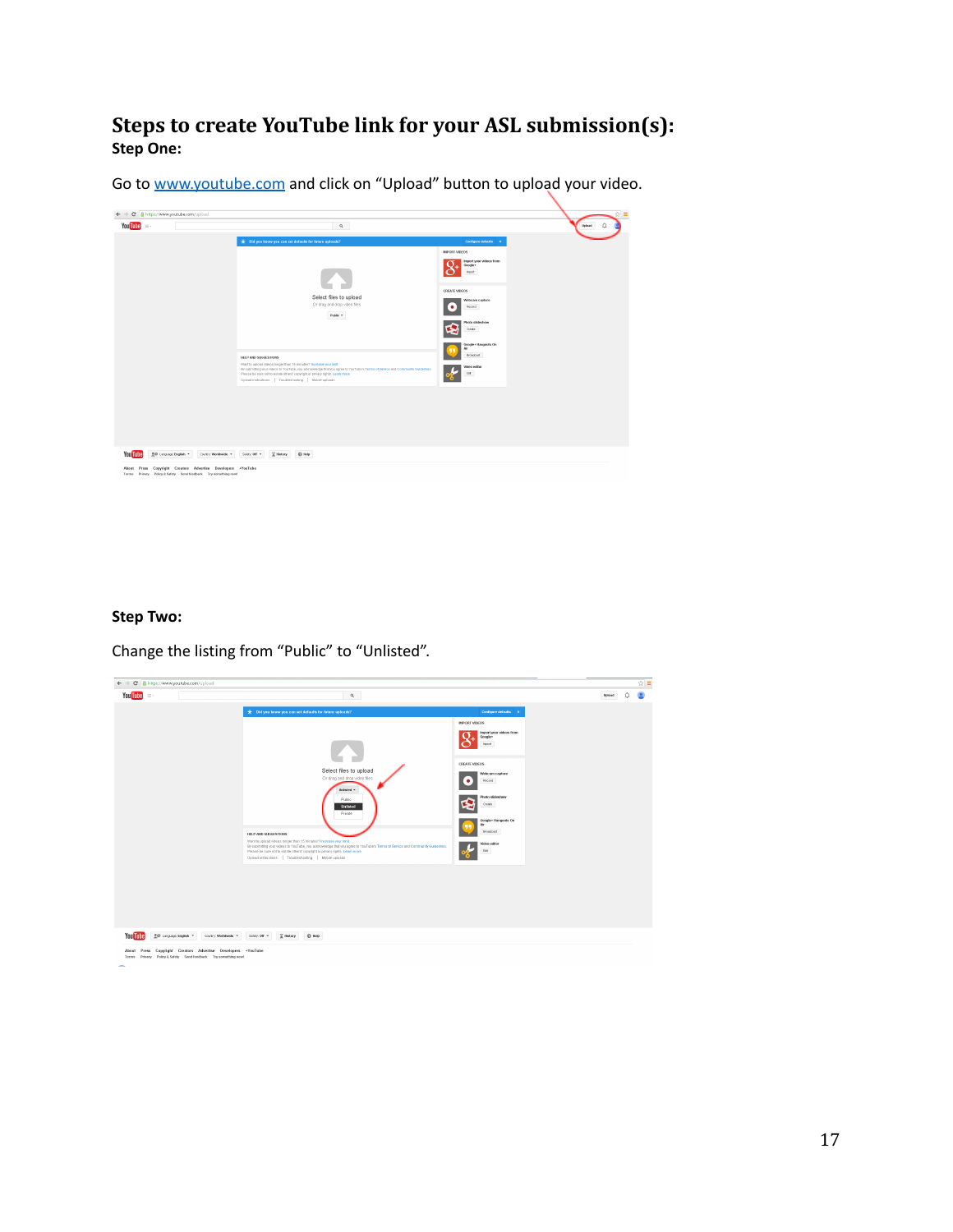#### **Step Three:**

Click on the arrow icon to upload your video, then wait until youtube.com notify you that your video has been successfully uploaded.

| You Tube $=$                             | $\mathbb{Q}$                                                                                                                                                                                                                                                                                                                                 |                                                                      | Upload |  |
|------------------------------------------|----------------------------------------------------------------------------------------------------------------------------------------------------------------------------------------------------------------------------------------------------------------------------------------------------------------------------------------------|----------------------------------------------------------------------|--------|--|
|                                          | Trade of the Value of the Section of the United Sections of the United Sections                                                                                                                                                                                                                                                              | Configure defaults x                                                 |        |  |
|                                          |                                                                                                                                                                                                                                                                                                                                              | <b>IMPORT VIDEOS</b><br>Import your videos from<br>Google*<br>Inport |        |  |
|                                          | No file chosen<br>Select files to upload<br>Or drag and drop video files<br>Unlisted *                                                                                                                                                                                                                                                       | CREATE VIDEOS<br>Webcam capture<br>Record<br>٠                       |        |  |
|                                          |                                                                                                                                                                                                                                                                                                                                              | Photo slideshow<br>Create<br>Google+ Hangouts On                     |        |  |
|                                          | HELP AND SUGGESTIONS                                                                                                                                                                                                                                                                                                                         | Air<br>Broadcast                                                     |        |  |
|                                          | Want to upload videos longer than 15 minutes? Increase your limit<br>By submitting your videos to YouTube, you acknowledge that you agree to YouTube's Terms of Service and Community Guidelines.<br>Please be sure not to violate others' copyright or privacy rights. Learn more<br>Upload instructions   Troubleshooting   Mobile uploads | Video editor<br><b>DI</b>                                            |        |  |
|                                          |                                                                                                                                                                                                                                                                                                                                              |                                                                      |        |  |
|                                          |                                                                                                                                                                                                                                                                                                                                              |                                                                      |        |  |
|                                          |                                                                                                                                                                                                                                                                                                                                              |                                                                      |        |  |
| <b>You Tube</b><br>60 Larguige English * | $\sqrt{2}$ History<br>$@$ help<br>Country: Worldwide =<br>Safety. Off =                                                                                                                                                                                                                                                                      |                                                                      |        |  |

#### **Step Four:**

Copy the link as shown while the video is processing, and send the link to us.

| You Tube $= -$                             |                                                                                                                                |                                                           | Q                                                                                           |                                 | Upload<br>Λ |
|--------------------------------------------|--------------------------------------------------------------------------------------------------------------------------------|-----------------------------------------------------------|---------------------------------------------------------------------------------------------|---------------------------------|-------------|
|                                            |                                                                                                                                |                                                           | <b>PROCESSING DOME</b><br>Cick "Done" to confirm.<br><b>Basic info</b><br>Advanced settings | Done<br>All changes saved.      |             |
|                                            |                                                                                                                                | Upload status:                                            | MakeUp                                                                                      | Unfinited<br>۰                  |             |
|                                            |                                                                                                                                | Your video will be live at:<br>http://youtube/SaDFOF0391E | Description                                                                                 | + Add to playfist               |             |
|                                            |                                                                                                                                |                                                           | Tags (e.g., albert einstein, flying pig, mashup)                                            |                                 |             |
|                                            |                                                                                                                                |                                                           | Suggested tags: + Commetics (Quotation Subject)<br>+ Beauty Tips                            |                                 |             |
|                                            |                                                                                                                                |                                                           | VIDEO THUMBHAILS @<br>3 3 3                                                                 |                                 |             |
|                                            |                                                                                                                                |                                                           |                                                                                             | Video Manager + Add more videos |             |
|                                            |                                                                                                                                |                                                           |                                                                                             |                                 |             |
|                                            |                                                                                                                                |                                                           |                                                                                             |                                 |             |
|                                            |                                                                                                                                |                                                           |                                                                                             |                                 |             |
|                                            |                                                                                                                                |                                                           |                                                                                             |                                 |             |
| You Tube<br><u>R</u> ® Language: English ▼ | Country: Worldwide =                                                                                                           | $\sqrt{2}$ History<br>Safety: Off =                       | $@$ Help                                                                                    |                                 |             |
|                                            | About Press Copyright Creators Advertise Developers +YouTube<br>Terms Privary Policy & Safety Send feedback Try something new! |                                                           |                                                                                             |                                 |             |